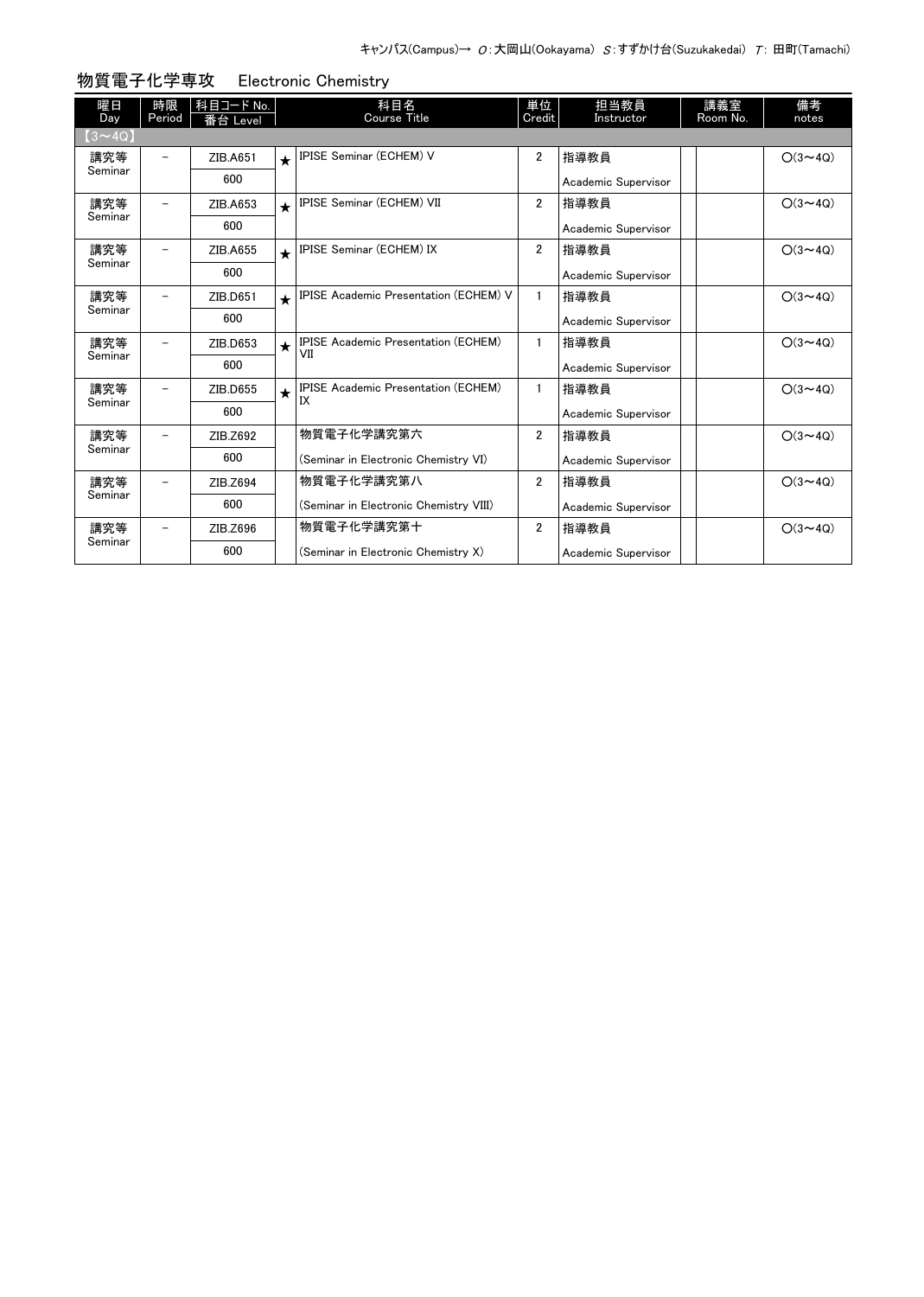| 曜日<br>Day         | 時限<br>Period             | 科目コード No.<br>台 Level |         | 科目名<br><b>Course Title</b>                                          | 単位<br>Credit   | 担当教員<br>Instructor  | 講義室<br>Room No. | 備考<br>notes    |
|-------------------|--------------------------|----------------------|---------|---------------------------------------------------------------------|----------------|---------------------|-----------------|----------------|
| $(3 \sim 4Q)$     |                          |                      |         |                                                                     |                |                     |                 |                |
| 集中講義              | $\overline{\phantom{0}}$ | ZIC.C431             | $\star$ | <b>IPISE International Communication (MSE)</b>                      | $\mathbf{1}$   | 各教員                 |                 | $O(3 \sim 4Q)$ |
| 等<br>Intensive    |                          | 400                  |         |                                                                     |                | Academic Supervisor |                 |                |
| 集中講義              | $\overline{\phantom{0}}$ | ZIC.C531             | $\star$ | <b>IPISE International Communication (MSE)</b>                      | $\mathbf{1}$   | 各教員                 |                 | $O(3 \sim 4Q)$ |
| 等<br>Intensive    |                          | 500                  |         | Ш                                                                   |                | Academic Supervisor |                 |                |
| インターン             |                          | ZIC.B432             |         | 材料物理科学専攻インターンシップ第一B                                                 | $\mathbf{1}$   | 専攻長                 |                 | $O(3 \sim 4Q)$ |
| シップ<br>Internship |                          | 400                  |         | (Internship(MSE) IB)                                                |                | Chair               |                 |                |
| インターン             |                          | ZIC.B442             |         | 材料物理科学専攻インターンシップ第二B                                                 | $\overline{2}$ | 専攻長                 |                 | $O(3 \sim 4Q)$ |
| シップ<br>Internship |                          | 400                  |         | (Internship(MSE)IIB)                                                |                | Chair               |                 |                |
| インターン             |                          | ZIC.B452             |         | 材料物理科学派遣プロジェクト第二                                                    | 4              | 各教員                 |                 | $O(3 \sim 4Q)$ |
| シップ<br>Internship |                          | 400                  |         | (Materials Science & Engineering Off-<br>Campus Project II)         |                | Academic Supervisor |                 |                |
| インターン             |                          | ZIC.D432             | $\star$ | IPISE Internship (MSE) IB                                           | $\mathbf{1}$   | 専攻長                 |                 | $O(3 \sim 40)$ |
| シップ<br>Internship |                          | 400                  |         |                                                                     |                | Chair               |                 |                |
| インターン             |                          | ZIC.D442             | $\star$ | IPISE Internship (MSE) IIB                                          | 2              | 専攻長                 |                 | $O(3 \sim 4Q)$ |
| シップ<br>Internship |                          | 400                  |         |                                                                     |                | Chair               |                 |                |
| 講究等               |                          | ZIC.Y481             | $\star$ | <b>IPISE Academic Presentation (MSE) I</b>                          | $\mathbf{1}$   | 指導教員                |                 | $O(3 \sim 4Q)$ |
| Seminar           |                          | 400                  |         |                                                                     |                | Academic Supervisor |                 |                |
| 講究等               |                          | ZIC.Y491             | $\star$ | IPISE Seminar (MSE) I                                               | 2              | 指導教員                |                 | $O(3 \sim 40)$ |
| Seminar           |                          | 400                  |         |                                                                     |                | Academic Supervisor |                 |                |
| 講究等               |                          | ZIC.Z492             |         | 材料物理科学講究第二                                                          | $\overline{2}$ | 指導教員                |                 | $O(3 \sim 4Q)$ |
| Seminar           |                          | 400                  |         | (Seminar in Materials Science and<br>Engineering II)                |                | Academic Supervisor |                 |                |
| 講究等               | -                        | ZIC.Y581             | $\star$ | IPISE Academic Presentation (MSE) III                               | $\mathbf{1}$   | 指導教員                |                 | $O(3 \sim 4Q)$ |
| Seminar           |                          | 500                  |         |                                                                     |                | Academic Supervisor |                 |                |
| 講究等               |                          | ZIC.Y591             | $\star$ | IPISE Seminar (MSE) III                                             | 2              | 指導教員                |                 | $O(3 \sim 4Q)$ |
| Seminar           |                          | 500                  |         |                                                                     |                | Academic Supervisor |                 |                |
| 講究等               | -                        | ZIC.Z592             |         | 材料物理科学講究第四                                                          | $\overline{2}$ | 指導教員                |                 | $O(3 \sim 4Q)$ |
| Seminar           |                          | 500                  |         | (Seminar in Materials Science and<br>Engineering IV)                |                | Academic Supervisor |                 |                |
| 講究等               |                          | ZIC.A632             |         | <b>English Communication in Materials</b>                           | $\mathbf{1}$   | 各教員                 |                 | $O(3 \sim 4Q)$ |
| Seminar           |                          | 600                  |         | Science & Engineering II                                            |                | Academic Supervisor |                 |                |
|                   |                          |                      |         | (材料物理科学英語コミュニケーション第二)<br><b>IPISE Academic Presentation (MSE) V</b> | 1              |                     |                 | $O(3 \sim 4Q)$ |
| 講究等<br>Seminar    |                          | ZIC.Y681             | $\star$ |                                                                     |                | 指導教員                |                 |                |
|                   |                          | 600<br>ZIC.Y683      |         | IPISE Academic Presentation (MSE) VII                               | 1              | Academic Supervisor |                 |                |
| 講究等<br>Seminar    |                          |                      | $\star$ |                                                                     |                | 指導教員                |                 | $O(3 \sim 4Q)$ |
|                   |                          | 600                  |         | <b>IPISE Academic Presentation (MSE) IX</b>                         | $\mathbf{1}$   | Academic Supervisor |                 | $O(3 \sim 4Q)$ |
| 講究等<br>Seminar    |                          | ZIC.Y685<br>600      | $\star$ |                                                                     |                | 指導教員                |                 |                |
|                   |                          |                      |         |                                                                     |                | Academic Supervisor |                 |                |
| 講究等<br>Seminar    |                          | ZIC.Y691<br>600      | $\star$ | <b>IPISE Seminar (MSE) V</b>                                        | 2              | 指導教員                |                 | $O(3 \sim 4Q)$ |
|                   |                          |                      |         | IPISE Seminar (MSE) VII                                             |                | Academic Supervisor |                 |                |
| 講究等<br>Seminar    |                          | ZIC.Y693             | $\star$ |                                                                     | $\overline{2}$ | 指導教員                |                 | $O(3 \sim 4Q)$ |
|                   |                          | 600                  |         |                                                                     |                | Academic Supervisor |                 |                |
| 講究等<br>Seminar    |                          | ZIC.Y695             | $\star$ | IPISE Seminar (MSE) IX                                              | $\overline{2}$ | 指導教員                |                 | $O(3 \sim 4Q)$ |
|                   |                          | 600                  |         |                                                                     |                | Academic Supervisor |                 |                |
| 講究等<br>Seminar    |                          | ZIC.Z692             |         | 材料物理科学講究第六                                                          | 2              | 指導教員                |                 | $O(3 \sim 4Q)$ |
|                   |                          | 600                  |         | (Seminar in Materials Science and<br>Engineering VI)                |                | Academic Supervisor |                 |                |
| 講究等               |                          | ZIC.Z694             |         | 材料物理科学講究第八                                                          | $\overline{2}$ | 指導教員                |                 | $O(3 \sim 4Q)$ |
| Seminar           |                          | 600                  |         | (Seminar in Materials Science and<br>Engineering VIII)              |                | Academic Supervisor |                 |                |

### 材料物理科学専攻 Materials Science and Engineering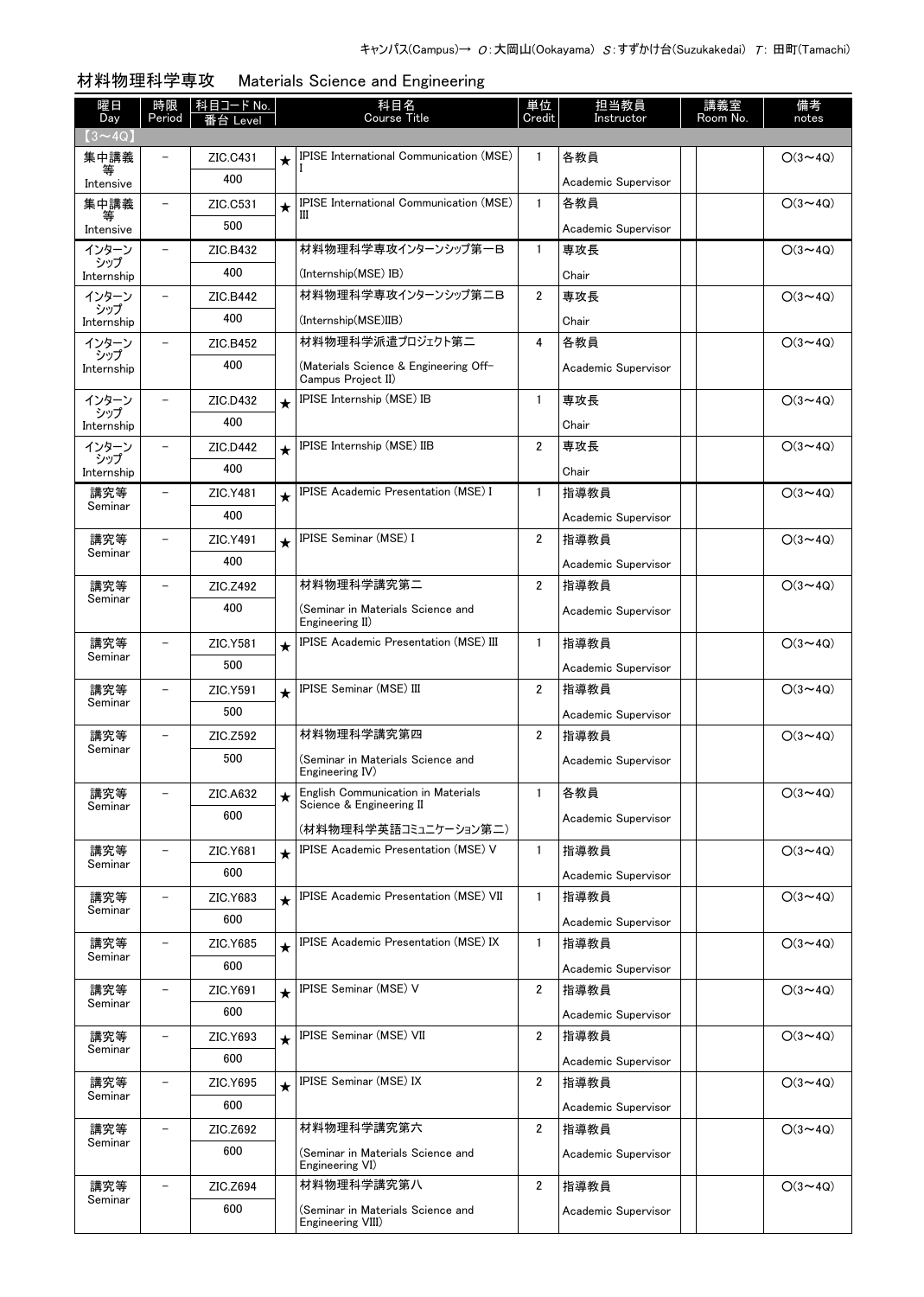### 材料物理科学専攻 Materials Science and Engineering

| 曜日<br>Day     | 時限<br>Period             | 科目コード No.  <br>番台 Level | 科目名<br>Course Title                                 | 単位<br>Credit | 担当教員<br>Instructor    | 講義室<br>Room No. | 備考<br>notes    |
|---------------|--------------------------|-------------------------|-----------------------------------------------------|--------------|-----------------------|-----------------|----------------|
| $(3 \sim 40)$ |                          |                         |                                                     |              |                       |                 |                |
| 講究等           | $\overline{\phantom{0}}$ | ZIC.Z696                | 材料物理科学講究第十                                          |              | 指導教員                  |                 | $O(3 \sim 4Q)$ |
| Seminar       |                          | 600                     | (Seminar in Materials Science and<br>Engineering X) |              | l Academic Supervisor |                 |                |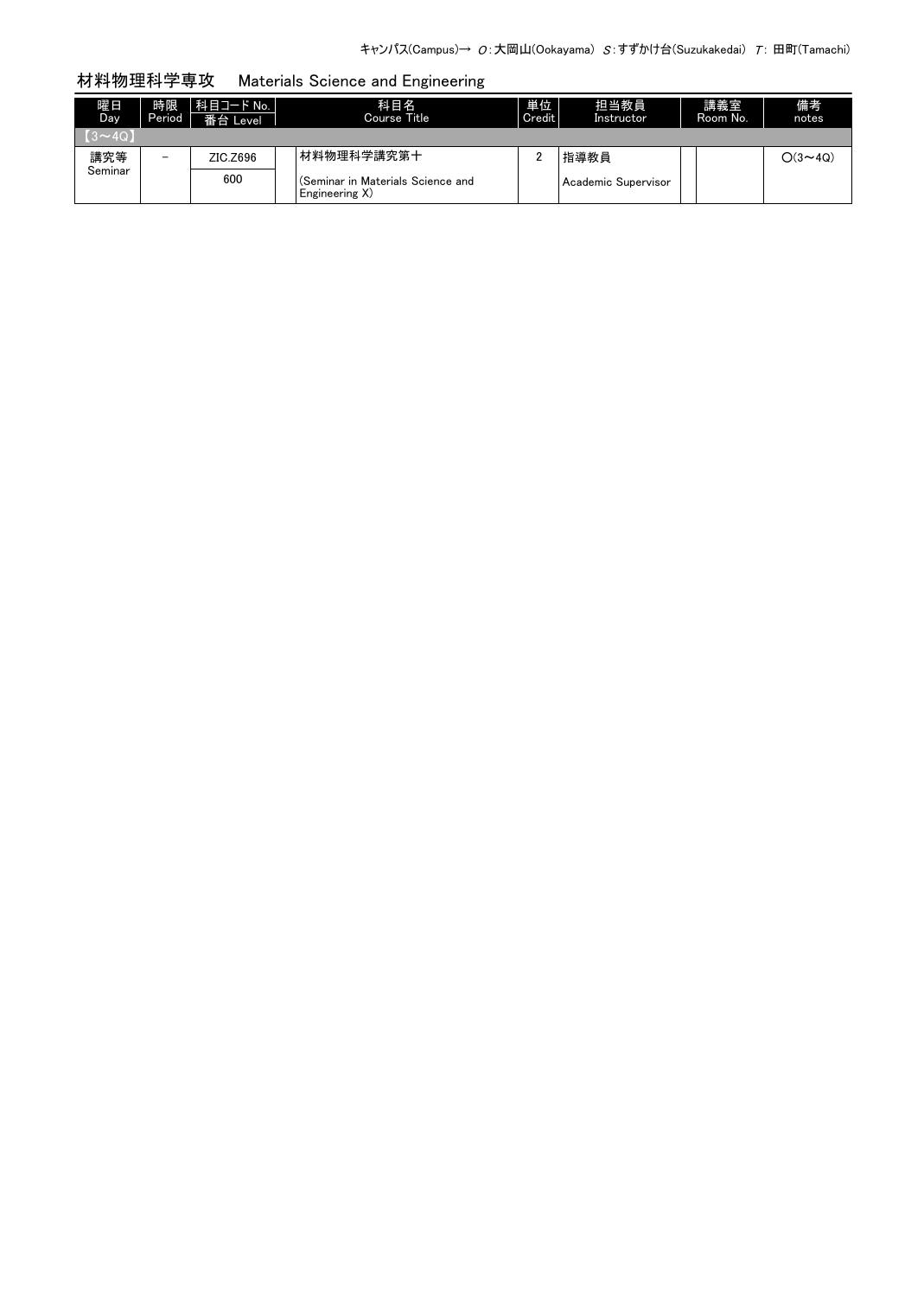| 曜日<br>Day      | 時限<br>Period             | 科目コード No.<br>番台 Level |            | 科目名<br><b>Course Title</b>                                              | 単位<br>Credit   | 担当教員<br>Instructor  | 講義室<br>Room No. | 備考<br>notes    |
|----------------|--------------------------|-----------------------|------------|-------------------------------------------------------------------------|----------------|---------------------|-----------------|----------------|
| $(3 \sim 4Q)$  |                          |                       |            |                                                                         |                |                     |                 |                |
| 講究等            |                          | ZID.Y681              | $\bigstar$ | IPISE Academic Presentation (DEPE) V                                    |                | 指導教員                |                 | $O(3 \sim 40)$ |
| Seminar        |                          | 600                   |            |                                                                         |                | Academic Supervisor |                 |                |
| 講究等<br>Seminar |                          | ZID.Y683              | $\star$    | <b>IPISE Academic Presentation (DEPE) VII</b>                           | $\mathbf{1}$   | 指導教員                |                 | $O(3 \sim 4Q)$ |
|                |                          | 600                   |            |                                                                         |                | Academic Supervisor |                 |                |
| 講究等<br>Seminar | -                        | ZID.Y685              | $\star$    | <b>IPISE Academic Presentation (DEPE) IX</b>                            | $\mathbf{1}$   | 指導教員                |                 | $O(3 \sim 40)$ |
|                |                          | 600                   |            |                                                                         |                | Academic Supervisor |                 |                |
| 講究等<br>Seminar |                          | ZID.Y691              | $\star$    | <b>IPISE Seminar (DEPE) V</b>                                           | $\overline{2}$ | 指導教員                |                 | $O(3 \sim 4Q)$ |
|                |                          | 600                   |            |                                                                         |                | Academic Supervisor |                 |                |
| 講究等<br>Seminar |                          | ZID.Y693              | $\star$    | IPISE Seminar (DEPE) VII                                                | $\overline{2}$ | 指導教員                |                 | $O(3 \sim 4Q)$ |
|                |                          | 600                   |            |                                                                         |                | Academic Supervisor |                 |                |
| 講究等<br>Seminar |                          | ZID.Y695              | $\bigstar$ | <b>IPISE Seminar (DEPE) IX</b>                                          | $\overline{2}$ | 指導教員                |                 | $O(3 \sim 4Q)$ |
|                |                          | 600                   |            |                                                                         |                | Academic Supervisor |                 |                |
| 講究等<br>Seminar |                          | ZID.Z692              |            | 環境理工学講究第六                                                               | $\overline{2}$ | 指導教員                |                 | $O(3 \sim 4Q)$ |
|                |                          | 600                   |            | (Seminar in Environmental Science.<br>Technology, and Engineering VI)   |                | Academic Supervisor |                 |                |
| 講究等<br>Seminar | $\overline{\phantom{0}}$ | ZID.Z694              |            | 環境理工学講究第八                                                               | $\overline{2}$ | 指導教員                |                 | $O(3 \sim 4Q)$ |
|                |                          | 600                   |            | (Seminar in Environmental Science,<br>Technology, and Engineering VIII) |                | Academic Supervisor |                 |                |
| 講究等<br>Seminar |                          | ZID.Z696              |            | 環境理工学講究第十                                                               | $\overline{2}$ | 指導教員                |                 | $O(3 \sim 4Q)$ |
|                |                          | 600                   |            | (Seminar in Environmental Science.<br>Technology, and Engineering X)    |                | Academic Supervisor |                 |                |

環境理工学創造専攻 Environmental Science and Technology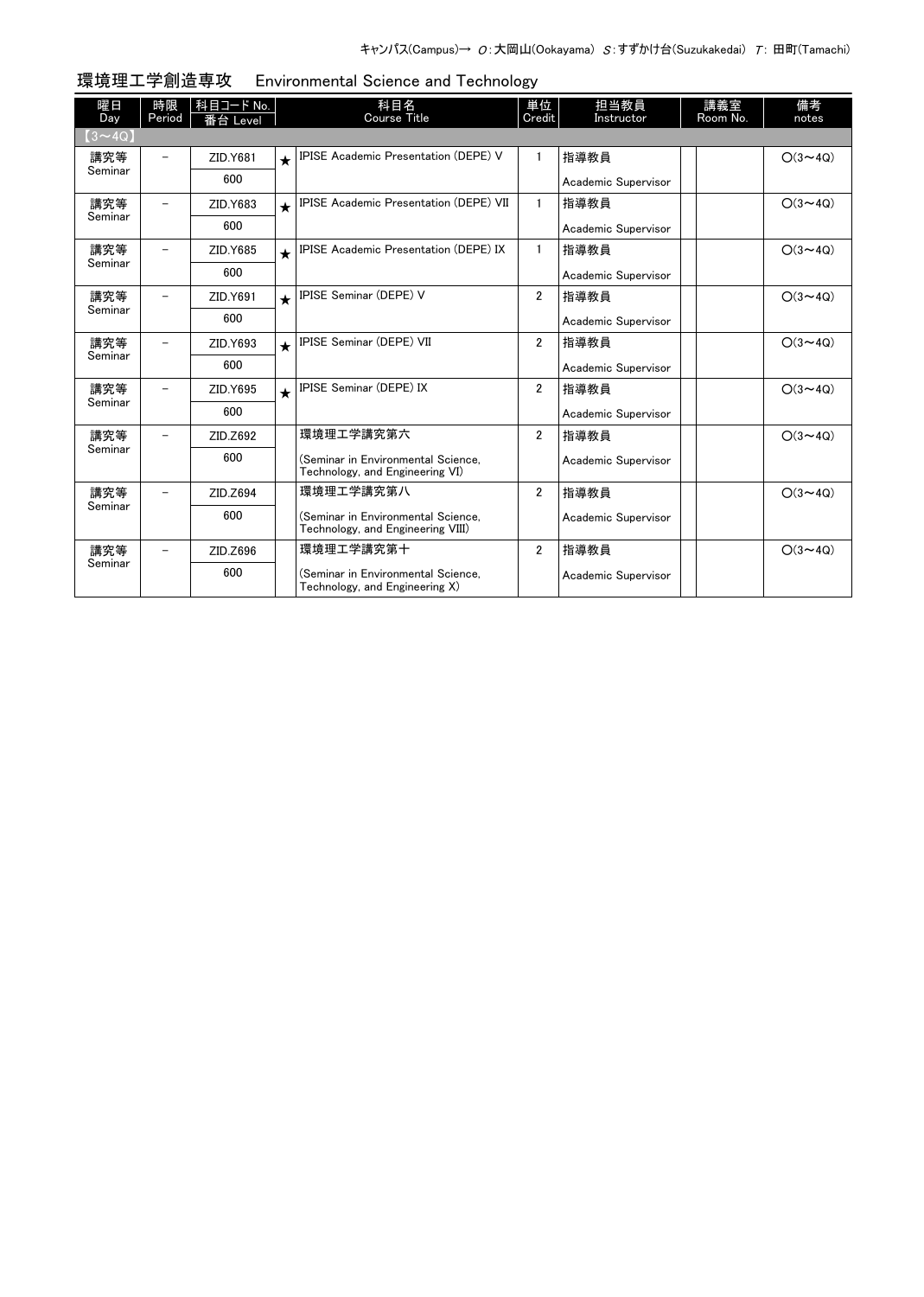| 曜日<br>Day          | 時限<br>Period             | 科目コード No.<br>番台 Level |           | 科目名<br>Course Title                                                      | 単位<br>Credit   | 担当教員<br>Instructor  | 講義室<br>Room No. | 備考<br>notes    |
|--------------------|--------------------------|-----------------------|-----------|--------------------------------------------------------------------------|----------------|---------------------|-----------------|----------------|
| $(3 \sim 4Q)$      |                          |                       |           |                                                                          |                |                     |                 |                |
| 未定                 | $\overline{\phantom{0}}$ | <b>ZST.A402</b>       | $\bullet$ | Off-Campus Project in Architecture and<br><b>Building Engineering II</b> | 4              | 各教員                 |                 | $O(3 \sim 4Q)$ |
| To be<br>announced |                          | 400                   |           | (建築学派遣プロジェクト第二)                                                          |                | Academic Supervisor |                 |                |
| 未定                 | -                        | <b>ZST.A404</b>       | $\star$   | Off-Campus Project in Architectural<br>Design II                         | 4              | 各教員                 |                 | $O(3 \sim 40)$ |
| To be<br>announced |                          | 400                   |           | (建築デザイン派遣プロジェクト第二)                                                       |                | Academic Supervisor |                 |                |
| 講究等                |                          | ZIE.Z492              |           | 人間環境システム講究第二                                                             | 1              | 指導教員                |                 | $O(3 \sim 4Q)$ |
| Seminar            |                          | 400                   |           | (Seminar in Built Environment II)                                        |                | Academic Supervisor |                 |                |
| 講究等                |                          | ZIE.Z494              |           | 人間環境システム特別実験第二                                                           | 1              | 指導教員                |                 | $O(3 \sim 4Q)$ |
| Seminar            |                          | 400                   |           | (Built Environment Laboratory II)                                        |                | Academic Supervisor |                 |                |
| 講究等                |                          | ZIE.Z592              |           | 人間環境システム講究第四                                                             | 1              | 指導教員                |                 | $O(3 \sim 4Q)$ |
| Seminar            |                          | 500                   |           | (Seminar in Built Environment IV)                                        |                | Academic Supervisor |                 |                |
| 講究等                | -                        | ZIE.Z594              |           | 人間環境システム特別実験第四                                                           | 1              | 指導教員                |                 | $O(3 \sim 4Q)$ |
| Seminar            |                          | 500                   |           | (Built Environment Laboratory IV)                                        |                | Academic Supervisor |                 |                |
| 講究等                | -                        | ZIE.Z692              |           | 人間環境システム講究第六                                                             | $\overline{2}$ | 指導教員                |                 | $O(3 \sim 4Q)$ |
| Seminar            |                          | 600                   |           | (Seminar in Built Environment VI)                                        |                | Academic Supervisor |                 |                |
| 講究等                | -                        | ZIE.Z694              |           | 人間環境システム講究第八                                                             | $\overline{2}$ | 指導教員                |                 | $O(3 \sim 40)$ |
| Seminar            |                          | 600                   |           | (Seminar in Built Environment VIII)                                      |                | Academic Supervisor |                 |                |
| 講究等                |                          | ZIE.Z696              |           | 人間環境システム講究第十                                                             | $\overline{2}$ | 指導教員                |                 | $O(3 \sim 4Q)$ |
| Seminar            |                          | 600                   |           | (Seminar in Built Environment X)                                         |                | Academic Supervisor |                 |                |

#### 人間環境システム専攻 Built Environment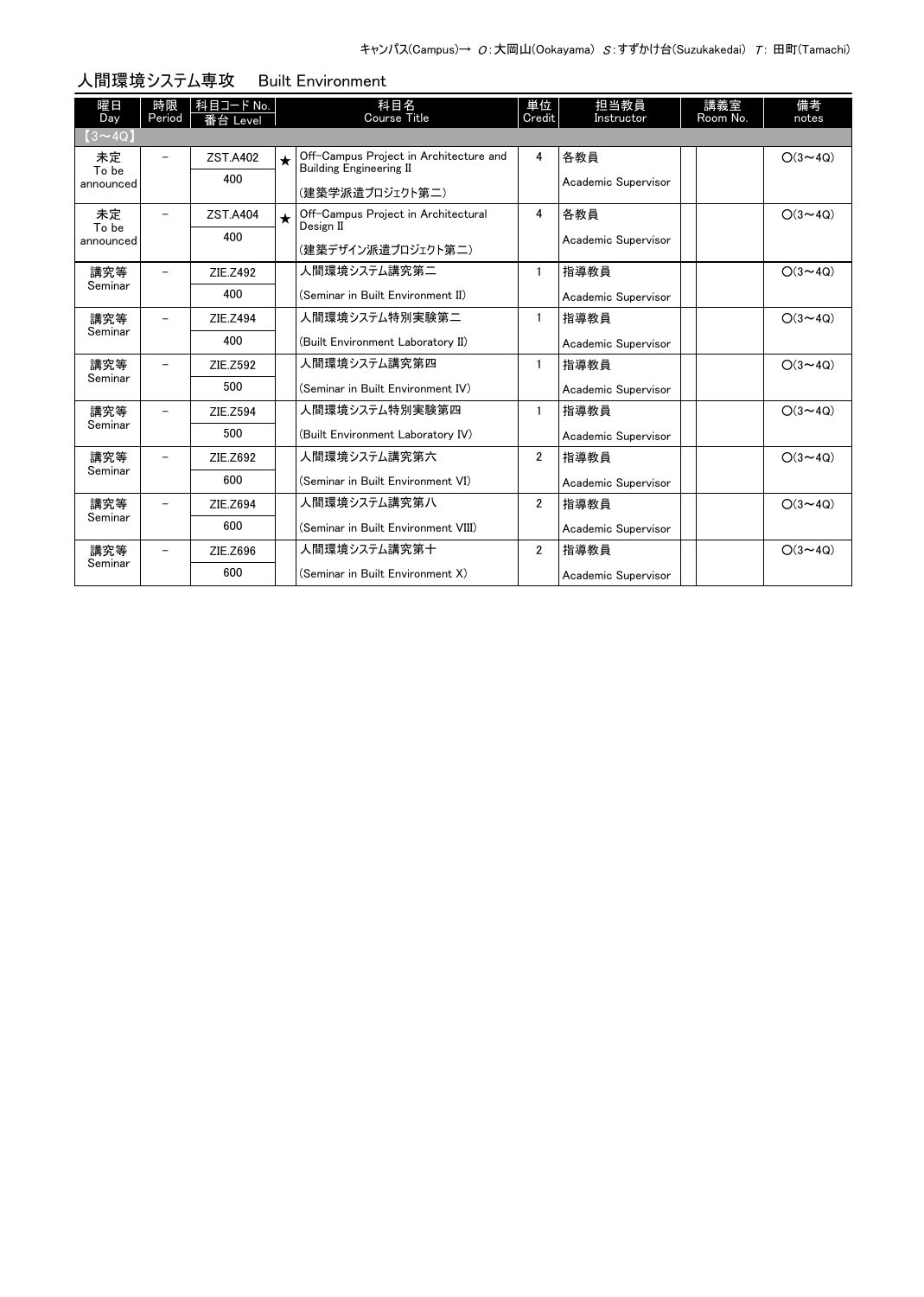| 曜日<br>Day     | 時限<br>Period | 科目コード No.  <br>番台 Level | 科目名<br>Course Title               | 単位<br>Credit | 担当教員<br>Instructor  | 講義室<br>Room No. | 備考<br>notes    |
|---------------|--------------|-------------------------|-----------------------------------|--------------|---------------------|-----------------|----------------|
| $(3 \sim 4Q)$ |              |                         |                                   |              |                     |                 |                |
| 講究等           | -            | ZIF.Z692                | 創造エネルギー講究第六                       | 2            | 指導教員                |                 | $O(3 \sim 4Q)$ |
| Seminar       |              | 600                     | (Seminar in Energy Sciences VI)   |              | Academic Supervisor |                 |                |
| 講究等           |              | ZIF.Z694                | 創造エネルギー講究第八                       | 2            | 指導教員                |                 | $O(3 \sim 40)$ |
| Seminar       |              | 600                     | (Seminar in Energy Sciences VIII) |              | Academic Supervisor |                 |                |
| 講究等           |              | ZIF.Z696                | 創造エネルギー講究第十                       | 2            | 指導教員                |                 | $O(3 \sim 4Q)$ |
| Seminar       |              | 600                     | (Seminar in Energy Sciences X)    |              | Academic Supervisor |                 |                |

創造エネルギー専攻 Energy Sciences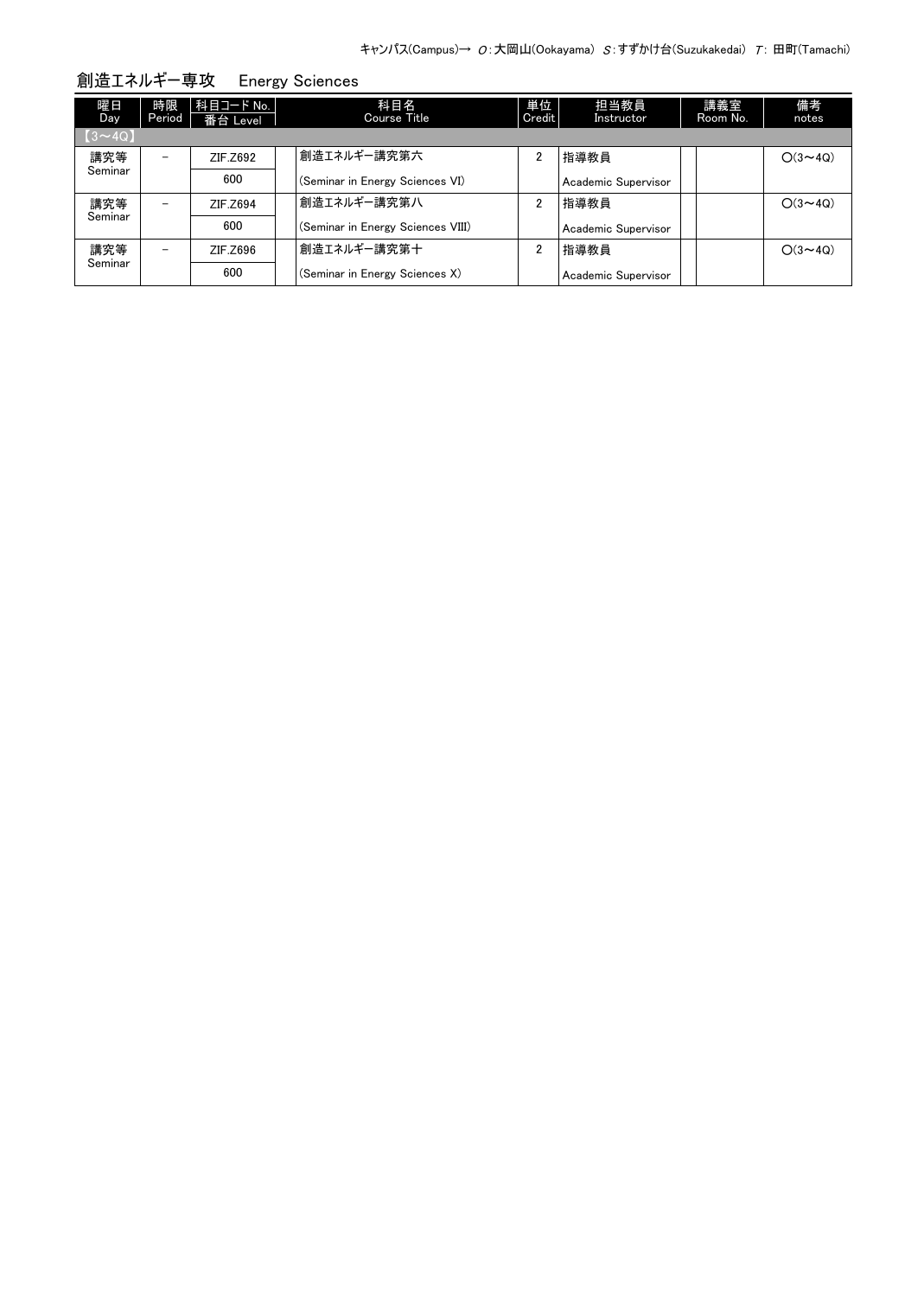| 曜日            | 時限                       | 科目コード No. |         | 科目名                                                                               | 単位             | 担当教員                | 講義室      | 備考             |
|---------------|--------------------------|-----------|---------|-----------------------------------------------------------------------------------|----------------|---------------------|----------|----------------|
| Day           | Period                   | i台 Level  |         | <b>Course Title</b>                                                               | Credit         | Instructor          | Room No. | notes          |
| $(3 \sim 4Q)$ |                          |           |         |                                                                                   |                |                     |          |                |
| 講究等           |                          | ZIG.L612  |         | 化学環境学うボ・フィールドワーク第六                                                                | $\mathbf{1}$   | 指導教員                |          | $O(3 \sim 4Q)$ |
| Seminar       |                          | 600       |         | (Laboratory and Field Work in<br>Environmental Chemistry and Engineering<br>VI)   |                | Academic Supervisor |          |                |
| 講究等           | $\overline{\phantom{0}}$ | ZIG.L614  |         | 化学環境学うボ・フィールドワーク第八                                                                | $\mathbf{1}$   | 指導教員                |          | $O(3 \sim 4Q)$ |
| Seminar       |                          | 600       |         | (Laboratory and Field Work in<br>Environmental Chemistry and Engineering<br>VIII) |                | Academic Supervisor |          |                |
| 講究等           | $\overline{\phantom{0}}$ | ZIG.L616  |         | 化学環境学うボ・フィールドワーク第十                                                                | $\mathbf{1}$   | 指導教員                |          | $O(3 \sim 4Q)$ |
| Seminar       |                          | 600       |         | (Laboratory and Field Work in<br>Environmental Chemistry and Engineering<br>X)    |                | Academic Supervisor |          |                |
| 講究等           |                          | ZIG.P691  | $\star$ | <b>IPISE Academic Presentation</b>                                                | $\mathbf{1}$   | 指導教員                |          | $O(3 \sim 4Q)$ |
| Seminar       |                          | 600       |         | (CHEMENV) V                                                                       |                | Academic Supervisor |          |                |
| 講究等           | $\qquad \qquad -$        | ZIG.P693  | $\star$ | <b>IPISE Academic Presentation</b><br>(CHEMENV) VII                               | $\mathbf{1}$   | 指導教員                |          | $O(3 \sim 4Q)$ |
| Seminar       |                          | 600       |         |                                                                                   |                | Academic Supervisor |          |                |
| 講究等           | $\overline{\phantom{0}}$ | ZIG.P695  | $\star$ | <b>IPISE Academic Presentation</b><br>(CHEMENV) IX                                | $\mathbf{1}$   | 指導教員                |          | $O(3 \sim 4Q)$ |
| Seminar       |                          | 600       |         |                                                                                   |                | Academic Supervisor |          |                |
| 講究等           | $\overline{a}$           | ZIG.Y691  | $\star$ | IPISE Seminar (CHEMENV) V                                                         | $\overline{2}$ | 指導教員                |          | $O(3 \sim 4Q)$ |
| Seminar       |                          | 600       |         |                                                                                   |                | Academic Supervisor |          |                |
| 講究等           |                          | ZIG.Y693  | $\star$ | IPISE Seminar (CHEMENV) VII                                                       | $\overline{2}$ | 指導教員                |          | $O(3 \sim 4Q)$ |
| Seminar       |                          | 600       |         |                                                                                   |                | Academic Supervisor |          |                |
| 講究等           |                          | ZIG.Y695  | $\star$ | IPISE Seminar (CHEMENV) IX                                                        | $\overline{2}$ | 指導教員                |          | $O(3 \sim 4Q)$ |
| Seminar       |                          | 600       |         |                                                                                   |                | Academic Supervisor |          |                |
| 講究等           | $\overline{\phantom{0}}$ | ZIG.Z692  |         | 化学環境学講究第六                                                                         | $\overline{2}$ | 指導教員                |          | $O(3 \sim 4Q)$ |
| Seminar       |                          | 600       |         | (Seminar in Environmental Chemistry and<br>Engineering VI)                        |                | Academic Supervisor |          |                |
| 講究等           | $\equiv$                 | ZIG.Z694  |         | 化学環境学講究第八                                                                         | $\overline{2}$ | 指導教員                |          | $O(3 \sim 4Q)$ |
| Seminar       |                          | 600       |         | (Seminar in Environmental Chemistry and<br>Engineering VIII)                      |                | Academic Supervisor |          |                |
| 講究等           | $\qquad \qquad -$        | ZIG.Z696  |         | 化学環境学講究第十                                                                         | $\overline{2}$ | 指導教員                |          | $O(3 \sim 4Q)$ |
| Seminar       |                          | 600       |         | (Seminar in Environmental Chemistry and<br>Engineering X)                         |                | Academic Supervisor |          |                |

#### 化学環境学専攻 Environmental Chemistry and Engineering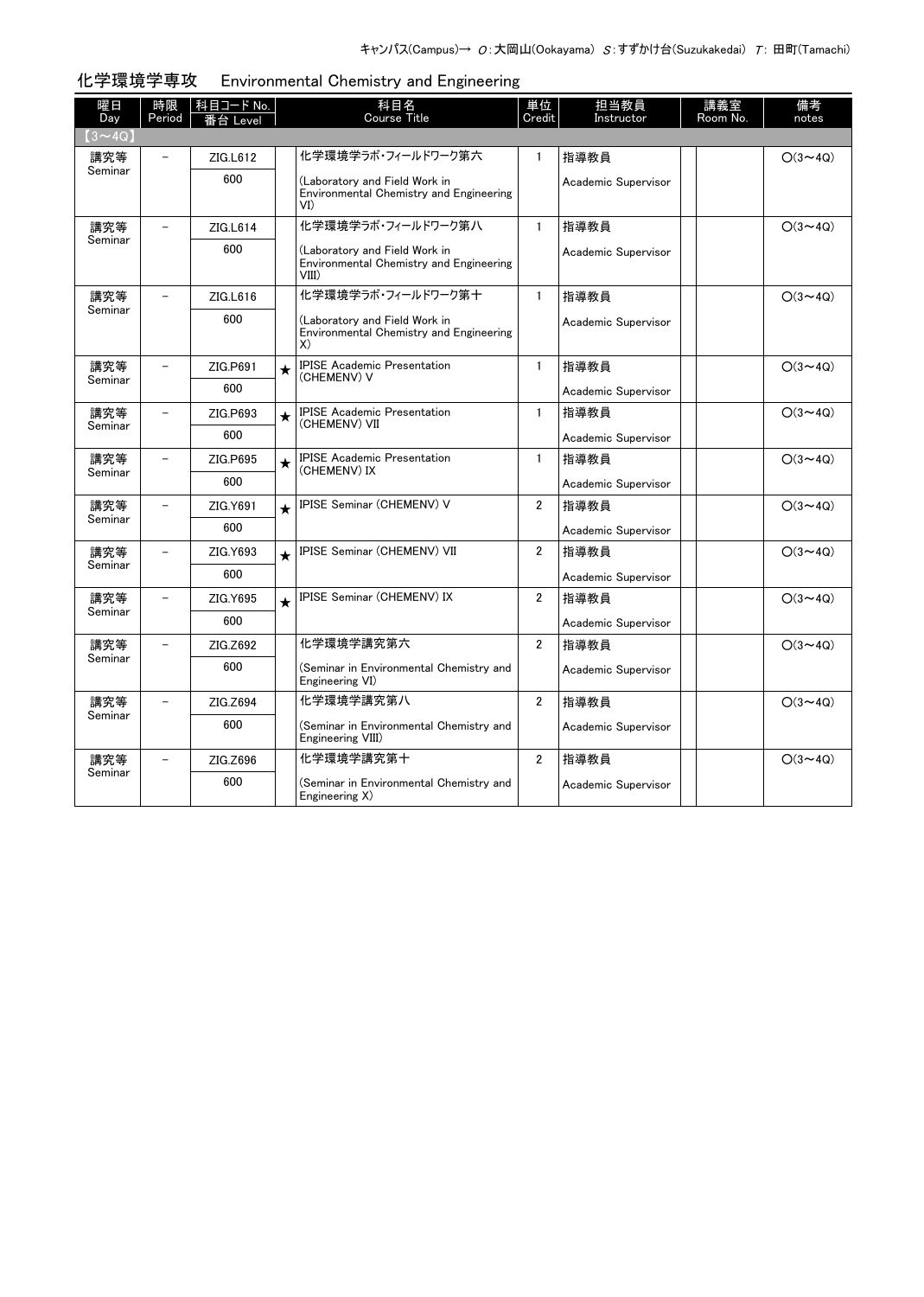| 曜日<br>Day         | 時限<br>Period             | 科目コード No.<br>番台 Level |         | 科目名<br><b>Course Title</b>                                 | 単位<br>Credit   | 担当教員<br>Instructor  | 講義室<br>Room No. | 備考<br>notes    |
|-------------------|--------------------------|-----------------------|---------|------------------------------------------------------------|----------------|---------------------|-----------------|----------------|
| $(3 \sim 4Q)$     |                          |                       |         |                                                            |                |                     |                 |                |
| 集中講義              |                          | <b>ZIH.R411</b>       | ★       | <b>IPISE International Communication</b>                   | 1              | 各教員                 |                 | $O(3 \sim 4Q)$ |
| 等<br>Intensive    |                          | 400                   |         | (E&AP) I                                                   |                | Academic Supervisor |                 |                |
| 集中講義              | -                        | ZIH.R511              | $\star$ | <b>IPISE</b> International Communication                   | $\mathbf{1}$   | 各教員                 |                 | $O(3 \sim 4Q)$ |
| 等<br>Intensive    |                          | 500                   |         | (E&AP) III                                                 |                | Academic Supervisor |                 |                |
| インターン             | $\overline{\phantom{0}}$ | <b>ZIH.R462</b>       | $\star$ | IPISE Internship (E&AP) IB                                 | $\mathbf{1}$   | 専攻長                 |                 | $O(3 \sim 4Q)$ |
| シップ<br>Internship |                          | 400                   |         |                                                            |                | Chair               |                 |                |
| インターン             | $\overline{\phantom{0}}$ | ZIH.R562              | $\star$ | IPISE Internship (E&AP) IIB                                | $\overline{2}$ | 専攻長                 |                 | $O(3 \sim 4Q)$ |
| シップ<br>Internship |                          | 500                   |         |                                                            |                | Chair               |                 |                |
| 講究等               | $\overline{\phantom{0}}$ | ZIH.L481              | $\star$ | Experiments (E&AP) I                                       | $\mathbf{1}$   | 指導教員                |                 | $O(3 \sim 4Q)$ |
| Seminar           |                          | 400                   |         |                                                            |                | Academic Supervisor |                 |                |
| 講究等               | $\overline{\phantom{0}}$ | ZIH.L492              |         | 創造物理電子システム特別実験第二                                           | $\mathbf{1}$   | 指導教員                |                 | $O(3 \sim 4Q)$ |
| Seminar           |                          | 400                   |         | (Laboratory Work in Electronics and                        |                |                     |                 |                |
|                   |                          |                       |         | Applied Physics II)                                        |                | Academic Supervisor |                 |                |
| 講究等               | $\overline{\phantom{0}}$ | <b>ZIH.R421</b>       | $\star$ | IPISE Academic Presentation (E&AP) I                       | $\mathbf{1}$   | 指導教員                |                 | $O(3 \sim 4Q)$ |
| Seminar           |                          | 400                   |         |                                                            |                | Academic Supervisor |                 |                |
| 講究等               | $\overline{\phantom{0}}$ | ZIH.Z481              | $\star$ | IPISE Seminar (E&AP) I                                     | $\mathbf{2}$   | 指導教員                |                 | $O(3 \sim 4Q)$ |
| Seminar           |                          | 400                   |         |                                                            |                | Academic Supervisor |                 |                |
| 講究等               |                          | ZIH.Z492              |         | 創造物理電子システム講究第二                                             | $\mathbf{2}$   | 指導教員                |                 | $O(3 \sim 4Q)$ |
| Seminar           |                          | 400                   |         | (Seminar in Electronics and Applied                        |                | Academic Supervisor |                 |                |
|                   |                          |                       |         | Physics II)                                                |                |                     |                 |                |
| 講究等<br>Seminar    |                          | ZIH.L581              | $\star$ | Experiments (E&AP) III                                     | $\mathbf{1}$   | 指導教員                |                 | $O(3 \sim 4Q)$ |
|                   |                          | 500                   |         |                                                            |                | Academic Supervisor |                 |                |
| 講究等<br>Seminar    |                          | ZIH.L592              |         | 創造物理電子システム特別実験第四                                           | $\mathbf{1}$   | 指導教員                |                 | $O(3 \sim 4Q)$ |
|                   |                          | 500                   |         | (Laboratory Work in Electronics and<br>Applied Physics IV) |                | Academic Supervisor |                 |                |
| 講究等               |                          | <b>ZIH.R521</b>       | $\star$ | <b>IPISE Academic Presentation (E&amp;AP) III</b>          | $\mathbf{1}$   | 指導教員                |                 | $O(3 \sim 4Q)$ |
| Seminar           |                          | 500                   |         |                                                            |                | Academic Supervisor |                 |                |
| 講究等               |                          | ZIH.Z581              | $\star$ | IPISE Seminar (E&AP) III                                   | $\overline{2}$ | 指導教員                |                 | $O(3 \sim 4Q)$ |
| Seminar           |                          | 500                   |         |                                                            |                | Academic Supervisor |                 |                |
| 講究等               |                          | ZIH.Z592              |         | 創造物理電子システム講究第四                                             | 2              | 指導教員                |                 | $O(3 \sim 4Q)$ |
| Seminar           |                          | 500                   |         | (Seminar in Electronics and Applied                        |                | Academic Supervisor |                 |                |
|                   |                          |                       |         | Physics IV)                                                |                |                     |                 |                |
| 講究等<br>Seminar    | $\overline{\phantom{0}}$ | ZIH.R621              | $\star$ | IPISE Academic Presentation (E&AP) V                       | 1              | 指導教員                |                 | $O(3 \sim 4Q)$ |
|                   |                          | 600                   |         |                                                            |                | Academic Supervisor |                 |                |
| 講究等<br>Seminar    | $\overline{\phantom{0}}$ | ZIH.R623              | $\star$ | IPISE Academic Presentation (E&AP) VII                     | 1              | 指導教員                |                 | $O(3 \sim 4Q)$ |
|                   |                          | 600                   |         |                                                            |                | Academic Supervisor |                 |                |
| 講究等               | $\overline{\phantom{0}}$ | ZIH.R625              | $\star$ | IPISE Academic Presentation (E&AP) IX                      | $\mathbf{1}$   | 指導教員                |                 | $O(3 \sim 4Q)$ |
| Seminar           |                          | 600                   |         |                                                            |                | Academic Supervisor |                 |                |
| 講究等               | $\overline{\phantom{0}}$ | ZIH.Z681              | $\star$ | <b>IPISE Seminar (E&amp;AP) V</b>                          | $\overline{2}$ | 指導教員                |                 | $O(3 \sim 4Q)$ |
| Seminar           |                          | 600                   |         |                                                            |                | Academic Supervisor |                 |                |
| 講究等               | $\overline{\phantom{0}}$ | ZIH.Z683              | $\star$ | IPISE Seminar (E&AP) VII                                   | $\overline{2}$ | 指導教員                |                 | $O(3 \sim 4Q)$ |
| Seminar           |                          | 600                   |         |                                                            |                | Academic Supervisor |                 |                |
| 講究等               | $\overline{\phantom{0}}$ | ZIH.Z685              | $\star$ | IPISE Seminar (E&AP) IX                                    | 2              | 指導教員                |                 | $O(3 \sim 4Q)$ |
| Seminar           |                          | 600                   |         |                                                            |                | Academic Supervisor |                 |                |
| 講究等               | $\overline{\phantom{0}}$ | ZIH.Z692              |         | 創造物理電子システム講究第六                                             | $\overline{2}$ | 指導教員                |                 | $O(3 \sim 4Q)$ |
| Seminar           |                          | 600                   |         | (Seminar in Electronics and Applied                        |                | Academic Supervisor |                 |                |
|                   |                          |                       |         | Physics VI)                                                |                |                     |                 |                |
| 講究等               |                          | ZIH.Z694              |         | 創造物理電子システム講究第八                                             | $\overline{2}$ | 指導教員                |                 | $O(3 \sim 4Q)$ |
| Seminar           |                          | 600                   |         | (Seminar in Electronics and Applied<br>Physics VIII)       |                | Academic Supervisor |                 |                |

## 物理電子システム創造専攻 Electronics and Applied Physics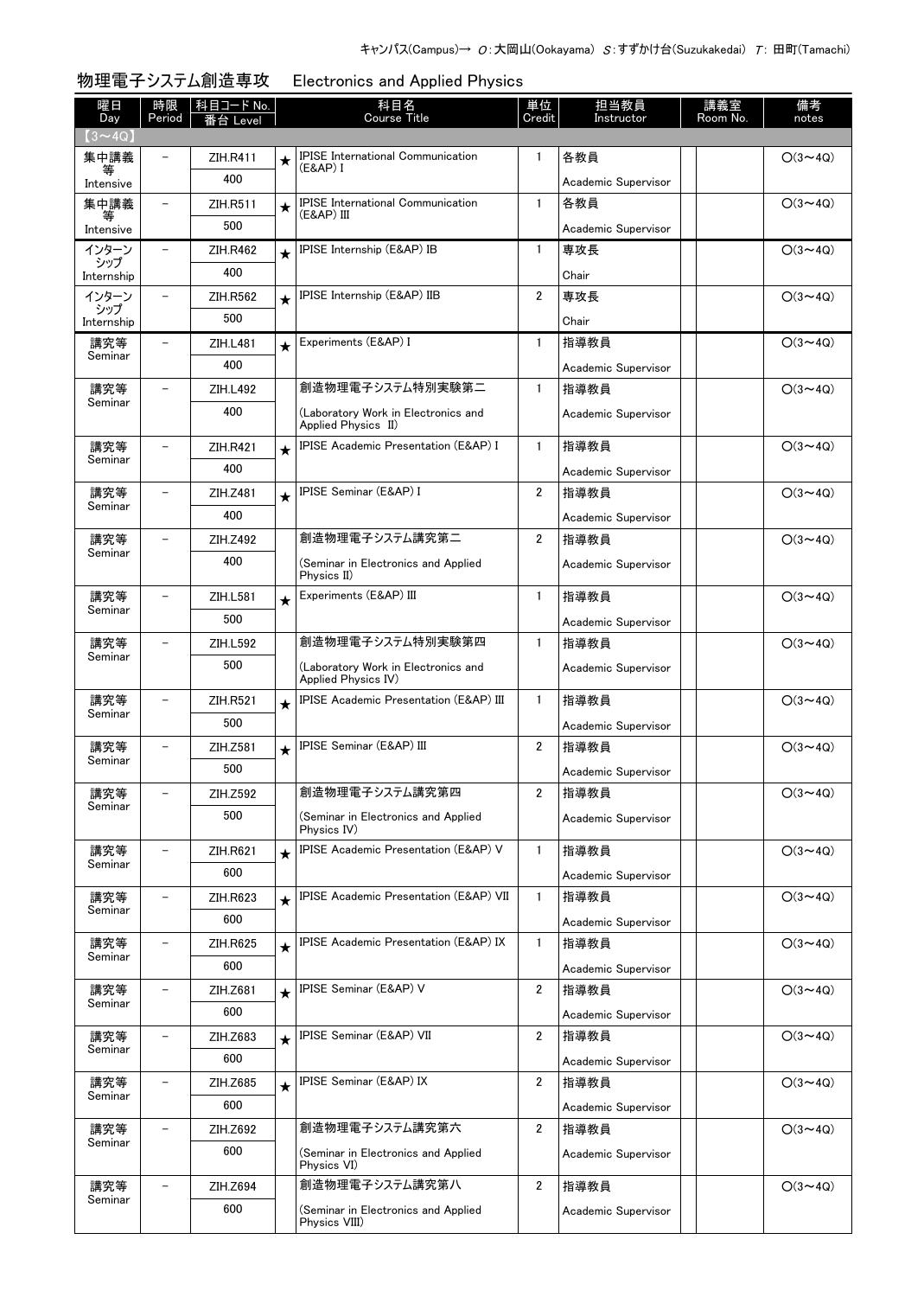# 物理電子システム創造専攻 Electronics and Applied Physics

| 嘴目<br>Day   | 時限<br>Period | 科目コード No.  <br>番台 Level | 科目名<br>Course Title                               | 単位<br>Credit | 担当教員<br>Instructor  | 講義室<br>Room No. | 備考<br>notes              |
|-------------|--------------|-------------------------|---------------------------------------------------|--------------|---------------------|-----------------|--------------------------|
| $(3\sim4Q)$ |              |                         |                                                   |              |                     |                 |                          |
| 講究等         | -            | ZIH.Z696                | 創造物理電子システム講究第十                                    |              | 指導教員                |                 | $\bigcirc$ (3 $\sim$ 40) |
| Seminar     |              | 600                     | (Seminar in Electronics and Applied<br>Physics X) |              | Academic Supervisor |                 |                          |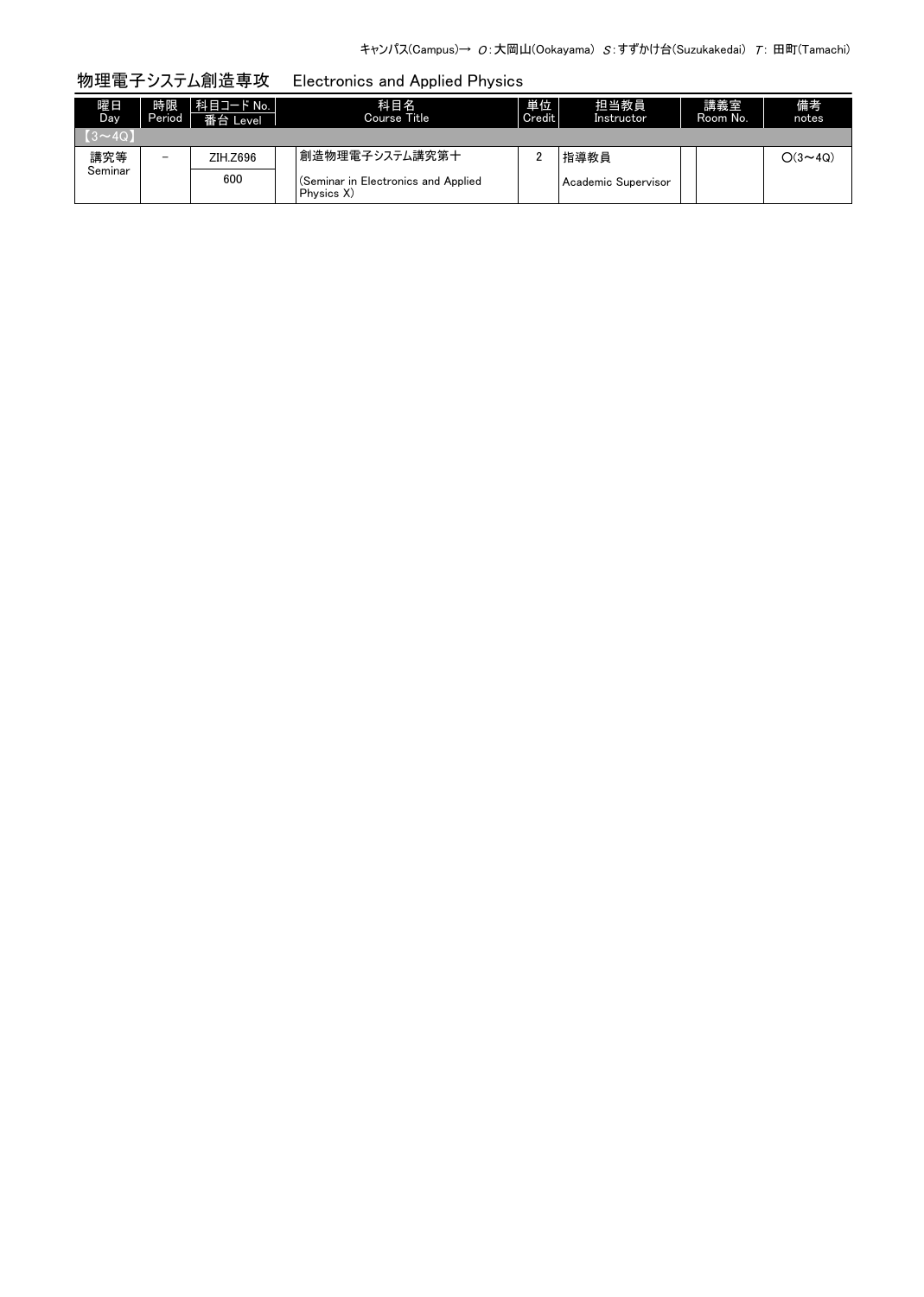| 曜日<br>Day         | 時限<br>Period             | <u>科目コード No.</u><br>备 Level |         | 科目名<br><b>Course Title</b>                       | 単位<br>Credit            | 担当教員<br>Instructor  | 講義室<br>Room No. | 備考<br>notes    |
|-------------------|--------------------------|-----------------------------|---------|--------------------------------------------------|-------------------------|---------------------|-----------------|----------------|
| $(3 \sim 4Q)$     |                          |                             |         |                                                  |                         |                     |                 |                |
| 集中講義              | $\overline{\phantom{0}}$ | ZIJ.D407                    | $\star$ | IPISE International Communication (CISS)         | $\mathbf{1}$            | 各教員                 |                 | $O(3 \sim 4Q)$ |
| 等<br>Intensive    |                          | 400                         |         |                                                  |                         | Academic Supervisor |                 |                |
| 集中講義              | $\overline{\phantom{0}}$ | ZIJ.D509                    | $\star$ | IPISE International Communication (CISS)<br>Ш    | $\mathbf{1}$            | 各教員                 |                 | $O(3 \sim 4Q)$ |
| 等<br>Intensive    |                          | 500                         |         |                                                  |                         | Academic Supervisor |                 |                |
| インターン             | $\overline{\phantom{0}}$ | ZIJ.D412                    | $\star$ | IPISE Internship (CISS) IB                       | $\mathbf{1}$            | 専攻長                 |                 | $O(3 \sim 4Q)$ |
| シップ<br>Internship |                          | 400                         |         |                                                  |                         | Chair               |                 |                |
| インターン             |                          | ZIJ.D514                    | $\star$ | IPISE Internship (CISS) IIB                      | 2                       | 専攻長                 |                 | $O(3 \sim 4Q)$ |
| シップ<br>Internship |                          | 500                         |         |                                                  |                         | Chair               |                 |                |
| 講究等               |                          | ZIJ.D415                    | $\star$ | <b>IPISE Seminar (CISS) I</b>                    | $\overline{2}$          | 指導教員                |                 | $O(3 \sim 4Q)$ |
| Seminar           |                          | 400                         |         |                                                  |                         | Academic Supervisor |                 |                |
| 講究等               |                          | ZIJ.D419                    | $\star$ | IPISE Academic Presentation (CISS) I             | 1                       | 指導教員                |                 | $O(3 \sim 4Q)$ |
| Seminar           |                          | 400                         |         |                                                  |                         | Academic Supervisor |                 |                |
| 講究等<br>Seminar    |                          | ZIJ.D517                    | $\star$ | IPISE Seminar (CISS) III                         | $\overline{2}$          | 指導教員                |                 | $O(3 \sim 4Q)$ |
|                   |                          | 500                         |         |                                                  |                         | Academic Supervisor |                 |                |
| 講究等<br>Seminar    |                          | ZIJ.D521                    | $\star$ | IPISE Academic Presentation (CISS) III           | 1                       | 指導教員                |                 | $O(3 \sim 4Q)$ |
|                   |                          | 500                         |         |                                                  |                         | Academic Supervisor |                 |                |
| 講究等               |                          | ZIJ.D601                    | $\star$ | IPISE Seminar (CISS) V                           | $\overline{2}$          | 指導教員                |                 | $O(3 \sim 4Q)$ |
| Seminar           |                          | 600                         |         |                                                  |                         | Academic Supervisor |                 |                |
| 講究等<br>Seminar    |                          | ZIJ.D603                    | $\star$ | IPISE Seminar (CISS) VII                         | 2                       | 指導教員                |                 | $O(3 \sim 4Q)$ |
|                   |                          | 600                         |         |                                                  |                         | Academic Supervisor |                 |                |
| 講究等<br>Seminar    |                          | ZIJ.D605                    | $\star$ | IPISE Seminar (CISS) IX                          | 2                       | 指導教員                |                 | $O(3 \sim 4Q)$ |
|                   |                          | 600                         |         |                                                  |                         | Academic Supervisor |                 |                |
| 講究等<br>Seminar    |                          | ZIJ.D607                    | $\star$ | IPISE Academic Presentation (CISS) V             | $\mathbf{1}$            | 指導教員                |                 | $O(3 \sim 4Q)$ |
|                   |                          | 600                         |         |                                                  |                         | Academic Supervisor |                 |                |
| 講究等<br>Seminar    |                          | ZIJ.D609                    | $\star$ | IPISE Academic Presentation (CISS) VII           | $\mathbf{1}$            | 指導教員                |                 | $O(3 \sim 4Q)$ |
|                   |                          | 600                         |         |                                                  |                         | Academic Supervisor |                 |                |
| 講究等<br>Seminar    |                          | ZIJ.D611                    | $\star$ | IPISE Academic Presentation (CISS) IX            | $\mathbf{1}$            | 指導教員                |                 | $O(3 \sim 4Q)$ |
|                   |                          | 600                         |         |                                                  |                         | Academic Supervisor |                 |                |
| 講究等<br>Seminar    |                          | ZIJ.Z692                    |         | 知能システム科学講究第六                                     | 2                       | 指導教員                |                 | $O(3 \sim 4Q)$ |
|                   |                          | 600                         |         | (Seminar on Intelligent Systems Science<br>VI)   |                         | Academic Supervisor |                 |                |
| 講究等               |                          | ZIJ.Z694                    |         | 知能システム科学講究第八                                     | $\overline{2}$          | 指導教員                |                 | $O(3 \sim 4Q)$ |
| Seminar           |                          | 600                         |         | (Seminar on Intelligent Systems Science<br>VIII) |                         | Academic Supervisor |                 |                |
| 講究等               |                          | ZIJ.Z696                    |         | 知能システム科学講究第十                                     | $\overline{\mathbf{c}}$ | 指導教員                |                 | $O(3 \sim 4Q)$ |
| Seminar           |                          | 600                         |         | (Seminar on Intelligent Systems Science<br>X)    |                         | Academic Supervisor |                 |                |

# 知能システム科学専攻 Computational Intelligence and Systems Science